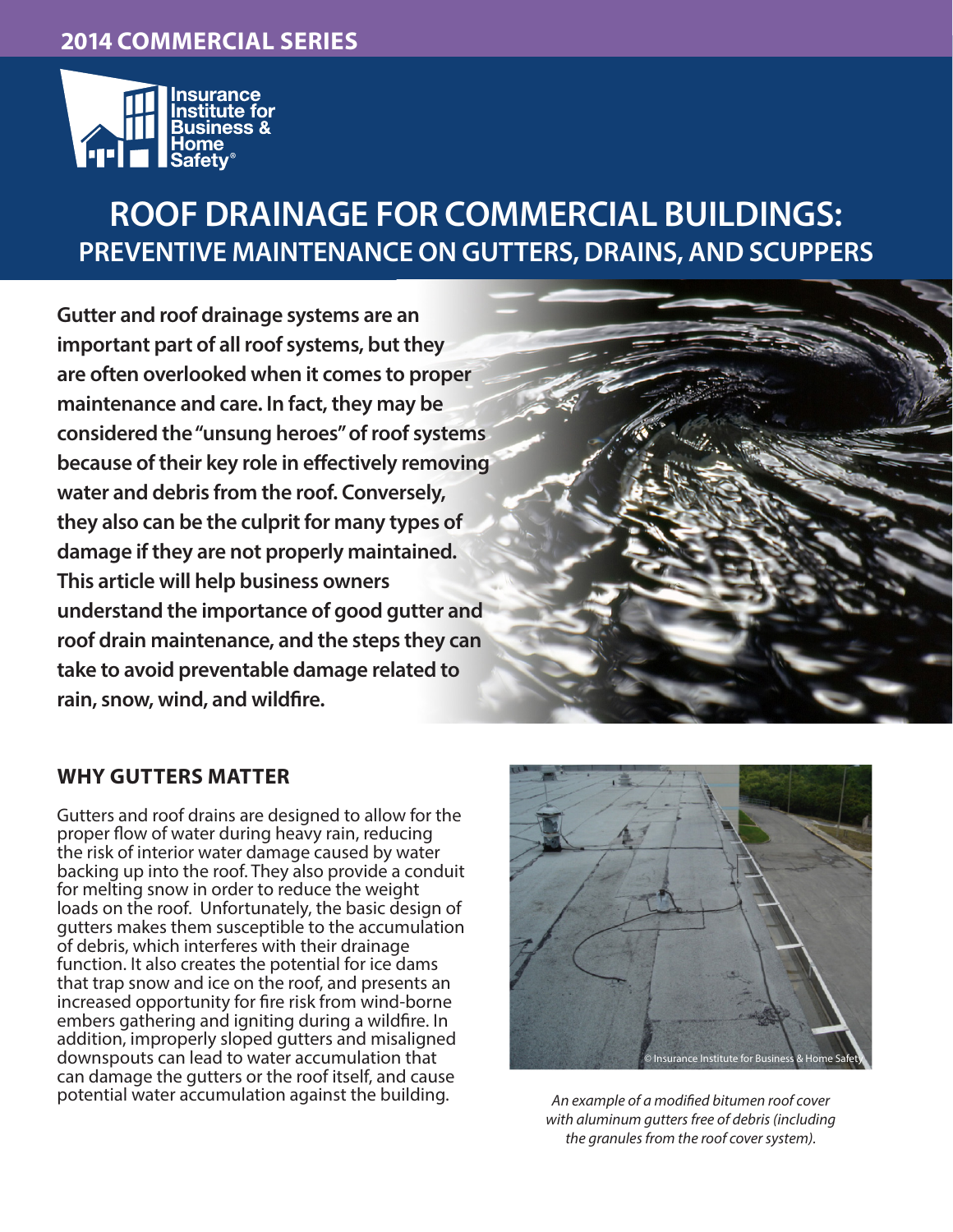## **INSPECTION AND MAINTENANCE BASICS**

All drainage systems including gutters, interior drains, and scuppers should be free of accumulated debris such as leaves, twigs, and granules from roof covers, such as modified bitumen on flat roofs and asphalt shingles on steep slope roofs. To ensure roof drainage systems are operating properly, IBHS recommends these simple and low-cost guidelines:



Inspect and clean the roof drainage system at least twice a year, during the spring and fall. If there is a history of clogs from tree leaves, inspections should be conducted more frequently. Also, inspect the roof after any roof-related contractor services. Professional gutter maintenance services are available to assist business owners.



Remove any loose objects and accumulated debris (including anything left behind by contractors) from the roof that could end up in the drainage system.



Remove roof cover granules from the gutters, as they can alter the slope of the gutter when they accumulate, impeding the gravitational flow of water.



Check for long-term standing water in gutters, and correct any blockages that may be causing this condition. If there are no blockages but standing water is still occurring, this is a sign the gutter is not properly sloped to the downspout.



Keep trees trimmed and away from the roof. This prevents branches from rubbing against the roof and leaves from accumulating and clogging drains and gutters.



Check all drainage systems for leaks and to ensure they are properly secured and operating after severe weather.



Ensure downspouts funnel water away from the building and do not allow water to accumulate near the building's perimeter.



When replacing gutters, consider larger-sized gutters which will allow for greater water flow.

# **WHAT TO LOOK FOR:**



#### **SHOWN IS AN EXAMPLE OF A SCUPPER AND DOWNSPOUT CLOGGED WITH LEAVES**

A roof scupper is an outlet through a raised roof edge or a roof's parapet wall that provides drainage by allowing water to run off the roof's edge.

Use noncombustible metal gutters and downspouts in locations that may potentially be exposed to wildfire, and make sure these gutters are always free from debris that may potentially ignite.

If located in a hurricane-prone area, ensure the gutters are anchored by gutter straps designed to resist high winds. For more information on inspecting roof gutters for wind resistance, please see IBHS' *Commercial Roofing: Evaluating Gutters* at [www.disastersafety.org/](www.disastersafety.org/hurricane/evaluating-gutter) [hurricane/evaluating-gutter.](www.disastersafety.org/hurricane/evaluating-gutter)



For more information on preventing ice dams and roof collapse due to poor roof drainage during winter months, please see IBHS' *Preventing Ice Dams on Businesses* at: [www.disastersafety.org/freezing\\_](www.disastersafety.org/freezing_weather/preventing-ice-dams-on-businesses) [weather/preventing-ice-dams-on-businesses.](www.disastersafety.org/freezing_weather/preventing-ice-dams-on-businesses)